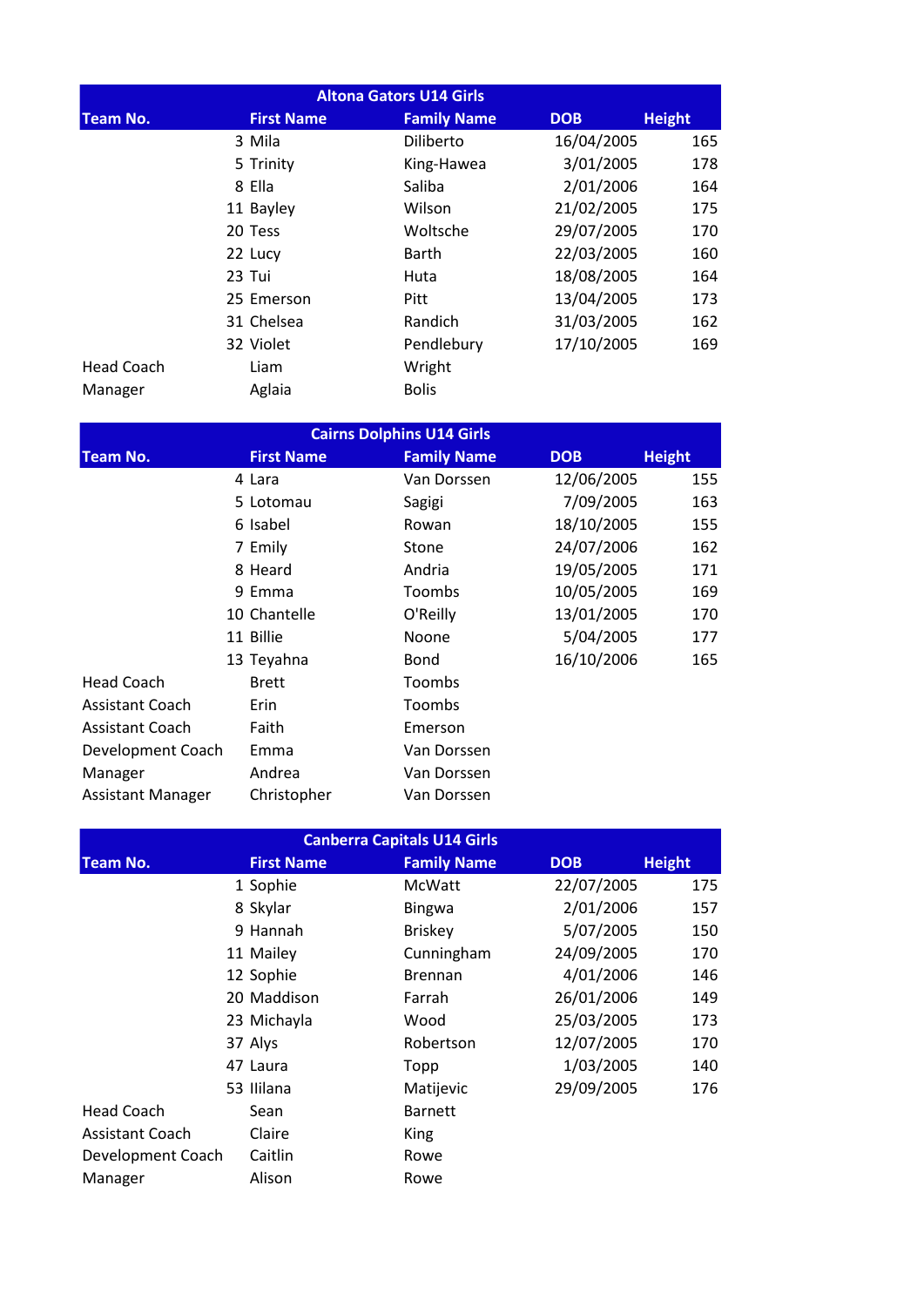| <b>Coffs Harbour Suns U14 Girls</b> |                   |                    |            |               |  |  |
|-------------------------------------|-------------------|--------------------|------------|---------------|--|--|
| <b>Team No.</b>                     | <b>First Name</b> | <b>Family Name</b> | <b>DOB</b> | <b>Height</b> |  |  |
|                                     | 4 Johanna         | Kuchel             | 28/11/2006 | 150           |  |  |
|                                     | 5 Bella           | <b>Hawkins</b>     | 9/05/2005  | 168           |  |  |
|                                     | 6 Imogen          | Daymond            | 23/02/2005 | 168           |  |  |
|                                     | 8 Clair           | Crampton           | 23/02/2005 | 163           |  |  |
|                                     | 9 Olivia          | Peel               | 24/04/2005 | 177           |  |  |
|                                     | 10 Isla           | Anderson           | 11/06/2006 | 167           |  |  |
|                                     | 11 Keira          | Williams           | 17/02/2005 | 170           |  |  |
|                                     | 12 Isla           | Juffermans         | 18/04/2005 | 186           |  |  |
|                                     | 13 Jemimah        | Andrews            | 25/01/2005 | 183           |  |  |
| <b>Head Coach</b>                   | Lesley            | Gough              |            |               |  |  |
| <b>Assistant Coach</b>              | Emily             | Crampton           |            |               |  |  |
| Manager                             | Leonie            | Woodward           |            |               |  |  |

| <b>Dandenong Rangers U14 Girls</b> |  |                   |  |                    |            |            |               |
|------------------------------------|--|-------------------|--|--------------------|------------|------------|---------------|
| <b>Team No.</b>                    |  | <b>First Name</b> |  | <b>Family Name</b> | <b>DOB</b> |            | <b>Height</b> |
|                                    |  | 7 Jessica - Belle |  | Catheray - Harvey  |            | 6/03/2005  | 167           |
|                                    |  | 8 Breana          |  | Granger            |            | 27/07/2005 | 173           |
|                                    |  | 13 Milly          |  | Kumbara            |            | 21/12/2005 | 163           |
|                                    |  | 14 Dakota         |  | Kirikiri           |            | 10/01/2006 | 158           |
|                                    |  | 18 Tahlia         |  | Soukup             |            | 11/09/2005 | 155           |
|                                    |  | 27 Meg            |  | Robertson          |            | 6/06/2005  | 159           |
|                                    |  | 33 Tenaya         |  | Welton             |            | 3/04/2006  | 178           |
|                                    |  | 42 Georgia        |  | Sewell             |            | 20/04/2005 | 182           |
|                                    |  | 46 Malena         |  | Edwards            |            | 4/01/2005  | 165           |
|                                    |  | 47 Rania          |  | <b>Edwards</b>     |            | 4/01/2005  | 164           |
|                                    |  | 54 Georgia        |  | Taylor             |            | 5/01/2005  | 169           |
|                                    |  | 62 Ashlin         |  | O'Sullivan         |            | 27/04/2005 | 172           |
| <b>Head Coach</b>                  |  | Trevor            |  | <b>Burnete</b>     |            |            |               |
| <b>Assistant Coach</b>             |  | Jemma             |  | Rapp               |            |            |               |
| Manager                            |  | Kellie            |  | Sewell             |            |            |               |

| <b>Darwin Cyclones U14 Girls</b> |                   |                    |            |               |  |  |
|----------------------------------|-------------------|--------------------|------------|---------------|--|--|
| <b>Team No.</b>                  | <b>First Name</b> | <b>Family Name</b> | <b>DOB</b> | <b>Height</b> |  |  |
|                                  | 2 Jamie           | Hart               | 16/06/2005 | 165           |  |  |
|                                  | 4 Olivia          | Dean               | 11/06/2005 | 175           |  |  |
|                                  | 6 Zoe             | Kurnoth            | 14/02/2005 | 170           |  |  |
|                                  | 7 Julia           | Pollon             | 15/08/2005 | 162           |  |  |
|                                  | 8 Bella           | <b>Perkins</b>     | 14/12/2005 | 155           |  |  |
|                                  | 12 Tiana          | Taurima            | 15/04/2006 | 170           |  |  |
|                                  | 13 Sierra         | McQueen            | 3/11/2006  | 150           |  |  |
|                                  | 18 Faith          | Solo               | 20/05/2005 | 150           |  |  |
|                                  | 28 Emily          | Smyth              | 8/01/2005  | 170           |  |  |
|                                  | 43 Cecily         | Rankin             | 26/12/2005 | 165           |  |  |
|                                  | 56 Shakoda        | Watson             | 24/04/2005 | 165           |  |  |
| <b>Head Coach</b>                | Monica            | Barolits-McCabe    |            |               |  |  |
| <b>Assistant Coach</b>           | Courtney          | McCabe             |            |               |  |  |
| Manager                          | Melissa           | Ah Kit             |            |               |  |  |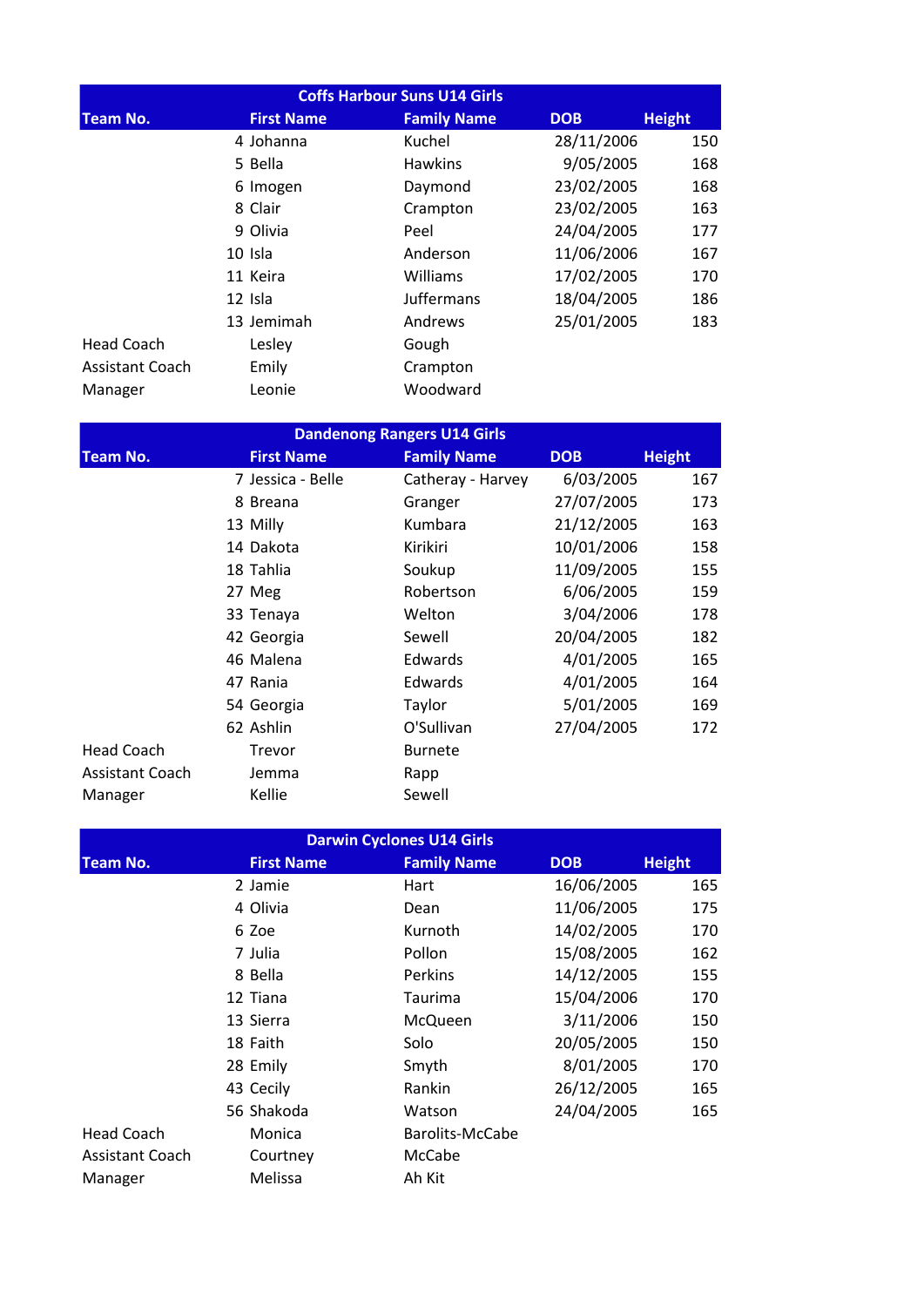| <b>Eastern Mavericks U14 Girls</b> |  |                   |                    |            |               |
|------------------------------------|--|-------------------|--------------------|------------|---------------|
| <b>Team No.</b>                    |  | <b>First Name</b> | <b>Family Name</b> | <b>DOB</b> | <b>Height</b> |
|                                    |  | 4 Rachael         | Sommerville        | 13/07/2005 | 163           |
|                                    |  | 6 Olivia          | <b>Bradley</b>     | 15/02/2005 | 178           |
|                                    |  | 10 Asha           | Marshall           | 18/09/2005 | 160           |
|                                    |  | 20 Stephanie      | Formby             | 15/09/2005 | 170           |
|                                    |  | 24 Gemma          | Wittkowsky         | 13/03/2006 | 130           |
|                                    |  | 30 Scarlett       | Cocks              | 28/10/2005 | 175           |
|                                    |  | 40 Sophia         | Dvorak             | 19/08/2005 | 159           |
|                                    |  | 42 Rebekah        | Wagenknecht        | 6/02/2005  | 161           |
|                                    |  | 52 Chloe          | Harding            | 20/01/2005 | 178           |
|                                    |  | 54 Tia            | Dahlitz            | 5/02/2005  | 168           |
| <b>Head Coach</b>                  |  | Shaun             | Bell               |            |               |
| <b>Assistant Coach</b>             |  | Stephen           | Knight             |            |               |
| Manager                            |  | <b>Mellissa</b>   | <b>Bradley</b>     |            |               |
| <b>Assistant Manager</b>           |  | Kerry             | Marshall           |            |               |

| <b>Gold Coast Waves U14 Girls</b> |                   |                    |            |               |  |
|-----------------------------------|-------------------|--------------------|------------|---------------|--|
| <b>Team No.</b>                   | <b>First Name</b> | <b>Family Name</b> | <b>DOB</b> | <b>Height</b> |  |
|                                   | 4 Paige           | Le Gassick         | 25/05/2005 | 170           |  |
|                                   | 5 Jordan          | <b>Billing</b>     | 7/01/2005  | 175           |  |
|                                   | 7 Hayley          | McDowell-White     | 27/12/2005 | 173           |  |
|                                   | 8 Jade            | Peacock            | 15/03/2005 | 176           |  |
|                                   | 11 Layla-J        | Cameron            | 20/03/2005 | 170           |  |
|                                   | 14 Jessica        | Smith              | 23/02/2006 | 168           |  |
|                                   | 17 Jessica        | Petrie             | 17/05/2005 | 181           |  |
|                                   | 18 Eliza          | Rogers             | 17/01/2006 | 170           |  |
|                                   | 22 Lailani        | <b>Brown</b>       | 1/05/2005  | 170           |  |
|                                   | 23 Kiama          | Tahere             | 22/01/2006 | 162           |  |
| <b>Head Coach</b>                 | Sarah             | Petrie             |            |               |  |
| Assistant Coach                   | Anthony           | Petrie             |            |               |  |
| Development Coach                 | Joel              | <b>McInnes</b>     |            |               |  |
| Physiotherapist                   | Julie             | <b>Brown</b>       |            |               |  |
| Manager                           | Robyn             | <b>Bailey</b>      |            |               |  |
| <b>Assistant Manager</b>          | Jennelle          | Cameron            |            |               |  |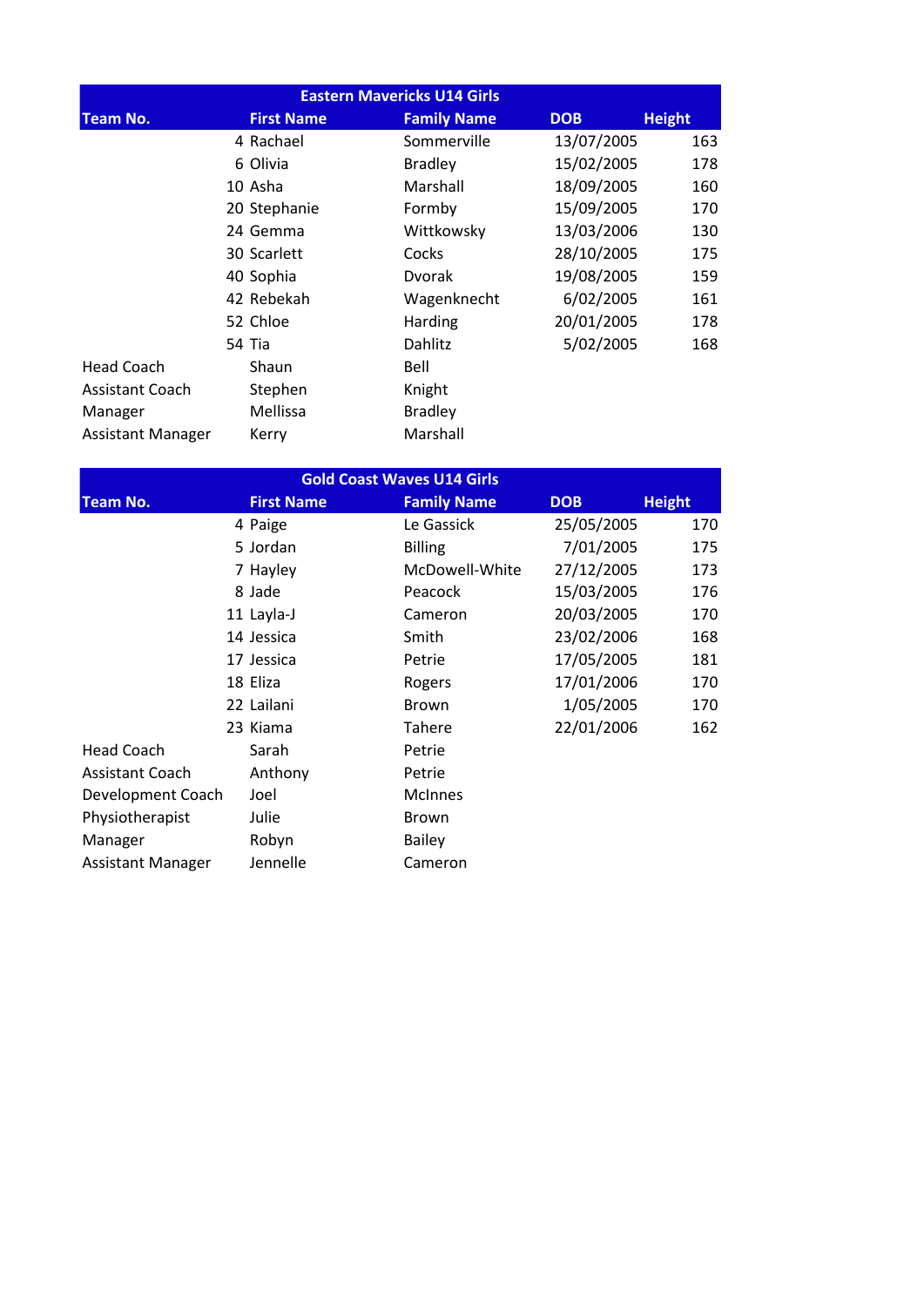| <b>Hills Hornets U14 Girls</b> |                   |                    |            |               |  |  |
|--------------------------------|-------------------|--------------------|------------|---------------|--|--|
| <b>Team No.</b>                | <b>First Name</b> | <b>Family Name</b> | <b>DOB</b> | <b>Height</b> |  |  |
|                                | 4 Abbey           | Vallance           | 7/02/2007  | 155           |  |  |
|                                | 5 Chloe           | Gething            | 20/04/2006 | 165           |  |  |
|                                | 6 Sienna          | Petterson          | 1/06/2005  | 167           |  |  |
|                                | 7 Rebecca         | O'Brien            | 18/05/2005 | 168           |  |  |
|                                | 8 Nina            | Marshall           | 17/06/2005 | 162           |  |  |
|                                | 9 Chelsea         | Hudson             | 10/03/2005 | 169           |  |  |
|                                | 10 Kyra           | Dpenha             | 26/05/2005 | 168           |  |  |
|                                | 11 Monique        | Brown              | 30/03/2005 | 171           |  |  |
|                                | 12 Katherine      | Sing               | 4/04/2005  | 162           |  |  |
|                                | 13 Holly          | Powell             | 17/08/2006 | 174           |  |  |
|                                | 14 Kasey          | Quigley            | 13/02/2005 | 191           |  |  |
|                                | 15 Anita          | Quigley            | 29/07/2006 | 185           |  |  |
| <b>Head Coach</b>              | Jenny             | Sing               |            |               |  |  |
| <b>Assistant Coach</b>         | Kelsey            | Ortiz              |            |               |  |  |
| <b>Assistant Coach</b>         | Lyle              | Vallance           |            |               |  |  |
| Manager                        | Sophia            | Monteiro           |            |               |  |  |
| Manager                        | Trevor            | Dpenla             |            |               |  |  |

| <b>Knox Raiders U14 Girls</b> |  |                   |                    |            |               |
|-------------------------------|--|-------------------|--------------------|------------|---------------|
| <b>Team No.</b>               |  | <b>First Name</b> | <b>Family Name</b> | <b>DOB</b> | <b>Height</b> |
|                               |  | 3 Gemma           | O'Donnell          | 28/04/2005 | 182           |
|                               |  | 4 Rebekah         | Dumont             | 19/12/2005 | 174           |
|                               |  | 5 Jaida           | Reid               | 13/04/2005 | 172           |
|                               |  | 7 Paige           | <b>Burrows</b>     | 9/04/2005  | 165           |
|                               |  | 8 Erica           | Cid                | 11/01/2006 | 166           |
|                               |  | 11 Kaitlyn        | Scott              | 18/01/2005 | 164           |
|                               |  | 13 Paige          | Galucho            | 8/04/2005  | 162           |
|                               |  | 17 Jemma          | Mason              | 31/03/2005 | 146           |
|                               |  | 23 Olivia         | Drummond           | 1/11/2005  | 170           |
|                               |  | 32 Zoe            | Shaw               | 8/09/2005  | 163           |
|                               |  | 35 Hayley         | Letts              | 4/03/2006  | 178           |
| Head Coach                    |  | Rachael           | Quirk              |            |               |
| Assistant Coach               |  | Stephanie         | Phillips           |            |               |
| Manager                       |  | Jo                | Reid               |            |               |
| Assistant Manager             |  | Dominic           | Linossier          |            |               |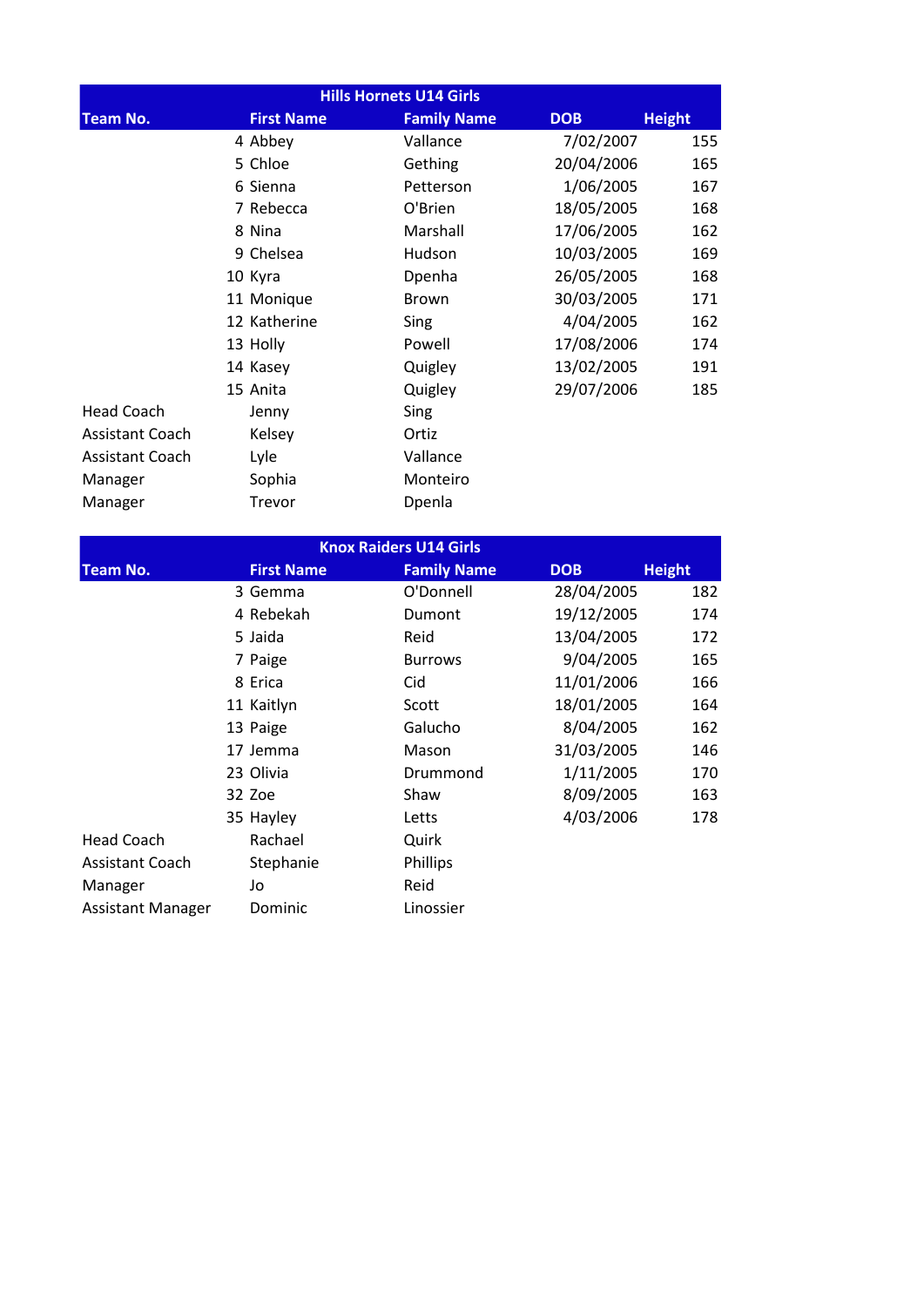| <b>Mandurah Magic U14 Girls</b> |                   |                       |            |               |  |  |
|---------------------------------|-------------------|-----------------------|------------|---------------|--|--|
| <b>Team No.</b>                 | <b>First Name</b> | <b>Family Name</b>    | <b>DOB</b> | <b>Height</b> |  |  |
|                                 | 4 Holly           | <b>Britton</b>        | 17/02/2006 | 152           |  |  |
|                                 | 5 Keira           | Tapper                | 2/04/2005  | 160           |  |  |
|                                 | 6 Katie           | Duncan                | 25/05/2005 | 165           |  |  |
|                                 | 7 Jorja           | <b>Haines</b>         | 27/06/2006 | 160           |  |  |
|                                 | 8 Jaimie          | Sewell                | 14/09/2005 | 155           |  |  |
|                                 | 11 Sydney         | <b>Meares</b>         | 29/05/2005 | 174           |  |  |
|                                 | 12 Elizabeth      | Shepherd              | 6/03/2005  | 170           |  |  |
|                                 | 13 Sophia         | <b>Bassett Scarfe</b> | 16/05/2005 | 170           |  |  |
|                                 | 14 Kaitlyn        | Srhoj                 | 10/07/2005 | 170           |  |  |
|                                 | 15 Kiara          | Ritchie               | 15/11/2005 | 161           |  |  |
| <b>Head Coach</b>               | Patrick           | O'Kane                |            |               |  |  |
| <b>Assistant Coach</b>          | Timothy           | Chatfield             |            |               |  |  |
| Manager                         | Toni              | Warren                |            |               |  |  |

| <b>Manly Warringah Sea Eagles U14 Girls</b> |  |                   |                    |            |               |  |
|---------------------------------------------|--|-------------------|--------------------|------------|---------------|--|
| <b>Team No.</b>                             |  | <b>First Name</b> | <b>Family Name</b> | <b>DOB</b> | <b>Height</b> |  |
|                                             |  | 4 Chloe           | <b>Dix</b>         | 9/06/2006  | 164           |  |
|                                             |  | 5 Eleanor         | Trout              | 6/11/2006  | 165           |  |
|                                             |  | 6 Kiana           | Carty              | 11/11/2005 | 169           |  |
|                                             |  | 7 Laila           | Perillo            | 26/04/2005 | 177           |  |
|                                             |  | 9 Ava             | Scotter            | 4/09/2006  | 175           |  |
|                                             |  | 11 Sania          | <b>Jenkins</b>     | 28/10/2005 | 178           |  |
|                                             |  | 12 Meera          | Coburn             | 7/02/2005  | 184           |  |
|                                             |  | 13 Paika          | van der Maas       | 11/08/2005 | 178           |  |
|                                             |  | 15 Alana          | Reddy              | 14/03/2006 | 172           |  |
| <b>Head Coach</b>                           |  | David             | Greenberg          |            |               |  |
| <b>Assistant Coach</b>                      |  | Rachael           | Farrell            |            |               |  |
| Manager                                     |  | <b>Bich</b>       | Carty              |            |               |  |

| <b>Melbourne Tigers U14 Girls</b> |  |                   |                    |            |               |  |  |
|-----------------------------------|--|-------------------|--------------------|------------|---------------|--|--|
| <b>Team No.</b>                   |  | <b>First Name</b> | <b>Family Name</b> | <b>DOB</b> | <b>Height</b> |  |  |
|                                   |  | 10 Neve           | Giddey             | 21/05/2005 | 175           |  |  |
|                                   |  | 18 Amy            | Kurkowski          | 20/10/2005 | 178           |  |  |
|                                   |  | 23 Keisha         | Hooper             | 19/06/2005 | 176           |  |  |
|                                   |  | 32 Diamond        | Valenti            | 26/04/2005 | 170           |  |  |
|                                   |  | 34 Amelie         | Kamberis           | 1/08/2005  | 168           |  |  |
|                                   |  | 35 Camille        | Letts              | 9/07/2005  | 162           |  |  |
|                                   |  | 42 Chloe          | Kamberis           | 1/08/2005  | 166           |  |  |
|                                   |  | 54 Bonnie         | Autupuna           | 4/04/2006  | 164           |  |  |
|                                   |  | 56 Edie           | Clarke             | 20/01/2006 | 169           |  |  |
|                                   |  | 60 Jessica        | Barnett-Tonna      | 28/05/2005 | 186           |  |  |
| <b>Head Coach</b>                 |  | Ray               | Tomlinson          |            |               |  |  |
| <b>Assistant Coach</b>            |  | Grant             | <b>Francis</b>     |            |               |  |  |
| <b>Assistant Coach</b>            |  | Angela            | Hendley-Boys       |            |               |  |  |
| Manager                           |  | Missy             | <b>Brown</b>       |            |               |  |  |
| <b>Assistant Manager</b>          |  | Alice             | Rogers             |            |               |  |  |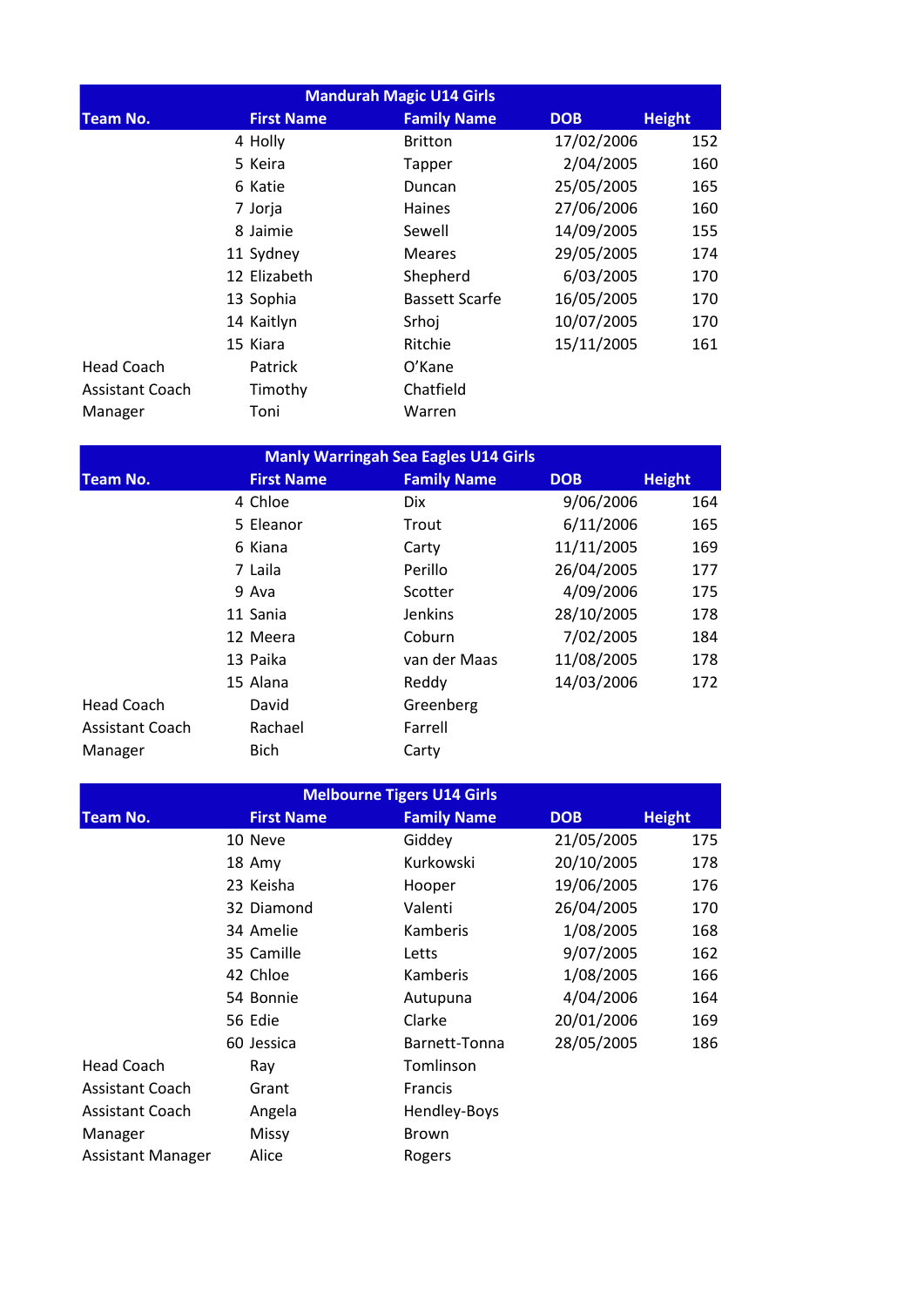| North West Tamania Devils U14 Girls |                   |                    |            |               |  |  |
|-------------------------------------|-------------------|--------------------|------------|---------------|--|--|
| <b>Team No.</b>                     | <b>First Name</b> | <b>Family Name</b> | <b>DOB</b> | <b>Height</b> |  |  |
|                                     | 3 Charli          | Davis              | 20/02/2006 | 171           |  |  |
|                                     | 4 Rubi            | Gray               | 18/03/2005 | 160           |  |  |
|                                     | 5 Ava             | Mcdonald           | 9/06/2006  | 172           |  |  |
|                                     | 6 Macey           | Crawford           | 17/03/2005 | 172           |  |  |
|                                     | 17 Jayla          | McKenna            | 11/07/2006 | 160           |  |  |
|                                     | 22 Zoe            | Drane              | 7/04/2006  | 165           |  |  |
|                                     | 30 Ella           | Tuit               | 19/08/2005 | 149           |  |  |
|                                     | 31 Tayla          | Delaney            | 1/10/2005  | 150           |  |  |
|                                     | 34 Wrenn          | <b>Buchhorn</b>    | 21/06/2005 | 170           |  |  |
|                                     | 73 Claire         | Martin             | 31/10/2005 | 162           |  |  |
| <b>Head Coach</b>                   | Damon             | Kingshott          |            |               |  |  |
| <b>Assistant Coach</b>              | Maddison          | Hayward            |            |               |  |  |
| Manager                             | Julieanne         | Peach              |            |               |  |  |

| <b>Sandringham Sabres U14 Girls</b> |                   |                    |            |               |  |  |
|-------------------------------------|-------------------|--------------------|------------|---------------|--|--|
| <b>Team No.</b>                     | <b>First Name</b> | <b>Family Name</b> | <b>DOB</b> | <b>Height</b> |  |  |
|                                     | 11 Giselle        | <b>Buckley</b>     | 21/05/2005 | 167           |  |  |
|                                     | 13 Tegan          | Mouncer            | 13/02/2005 | 175           |  |  |
|                                     | 14 Natalia        | Hordejuk           | 7/05/2006  | 167           |  |  |
|                                     | 15 Christina      | Roberts            | 1/07/2005  | 167           |  |  |
|                                     | 23 Remi           | <b>Harris</b>      | 30/04/2005 | 150           |  |  |
|                                     | 25 Ella           | Razga              | 14/10/2005 | 176           |  |  |
|                                     | 31 Kate           | Godden             | 5/03/2005  | 163           |  |  |
|                                     | 33 Madison        | <b>Simmons</b>     | 22/12/2005 |               |  |  |
|                                     | 51 Zoe            | Pulling            | 5/01/2005  | 170           |  |  |
|                                     | 52 Hannah         | Wickstrom          | 2/10/2005  | 172           |  |  |
| <b>Head Coach</b>                   | Erik              | Wickstrom          |            |               |  |  |
| <b>Assistant Coach</b>              | Jacqueline Lea    | O'Neill            |            |               |  |  |
| Assistant Coach                     | Simone            | Giovannoni         |            |               |  |  |
| Manager                             | Anne-Maree        | Nunan              |            |               |  |  |

| <b>Shepparton Gators U 14 Girls</b> |                   |                    |            |               |  |  |  |
|-------------------------------------|-------------------|--------------------|------------|---------------|--|--|--|
| <b>Team No.</b>                     | <b>First Name</b> | <b>Family Name</b> | <b>DOB</b> | <b>Height</b> |  |  |  |
|                                     | 4 Hannah          | Onley              | 30/08/2005 | 168           |  |  |  |
|                                     | 5 Ashlee          | McMahoon           | 31/01/2005 | 160           |  |  |  |
|                                     | 6 Tazmyn          | Stovell            | 5/10/2005  | 157           |  |  |  |
|                                     | 7 Jasmine         | Huffer             | 19/04/2005 | 148           |  |  |  |
|                                     | 8 Shelby          | <b>Hutchins</b>    | 22/06/2005 | 155           |  |  |  |
|                                     | 13 Isabel         | Whitelaw           | 20/06/2005 | 181           |  |  |  |
|                                     | 14 Eliza          | <b>Bicknell</b>    | 4/03/2005  | 160           |  |  |  |
|                                     | 15 Sophia         | De Rose            | 8/08/2005  | 155           |  |  |  |
|                                     | 21 Nakiah         | <b>Bamblett</b>    | 1/08/2006  | 150           |  |  |  |
|                                     | 34 Holly          | Egan               | 1/07/2006  | 148           |  |  |  |
| <b>Head Coach</b>                   | Leigh             | Bathman            |            |               |  |  |  |
| <b>Assistant Coach</b>              | Paul              | Whitelaw           |            |               |  |  |  |
| Manager                             | Alicia            | Stovell            |            |               |  |  |  |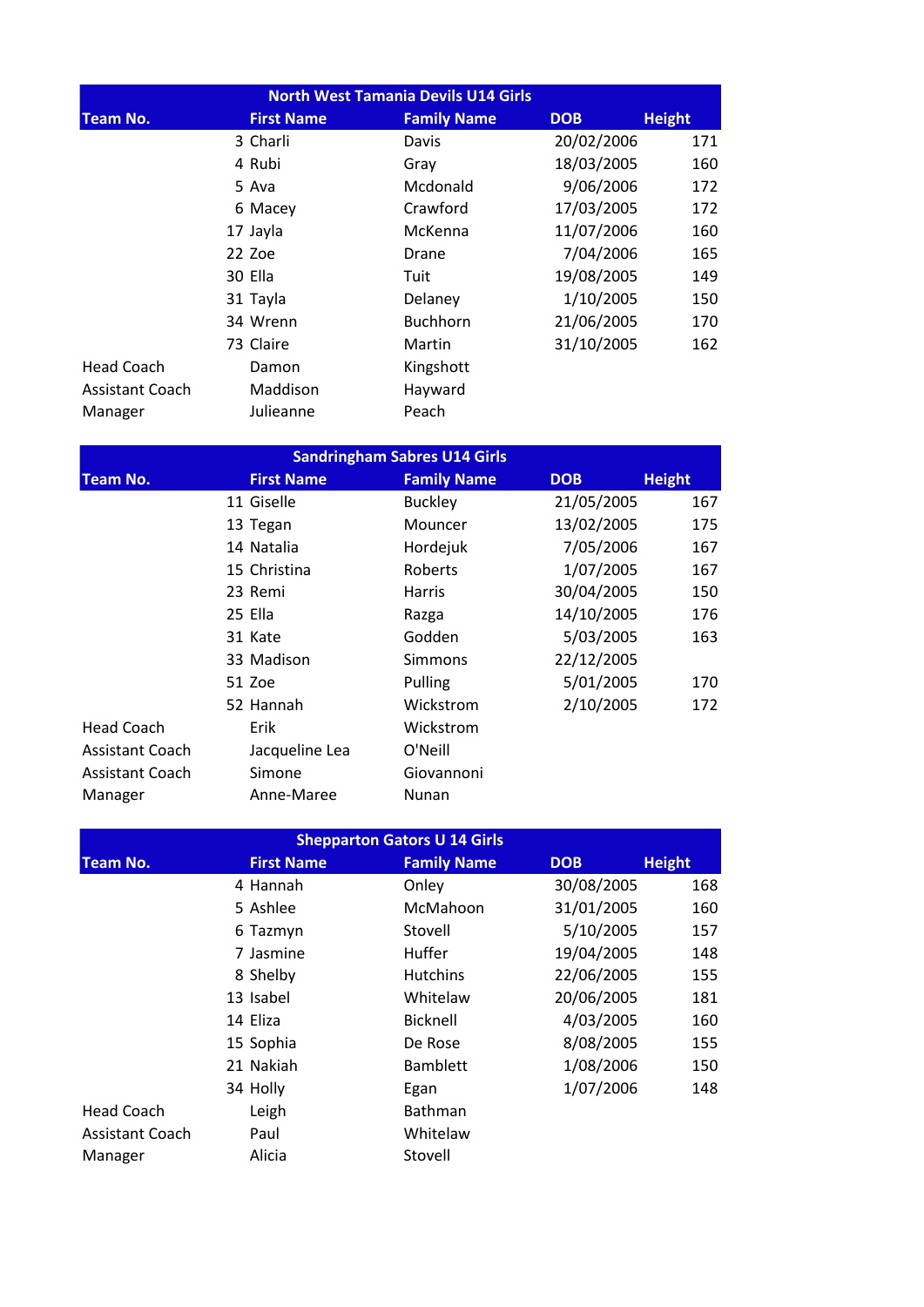| <b>South Adelaide Panthers U14 Girls</b> |  |                   |  |                    |  |            |               |
|------------------------------------------|--|-------------------|--|--------------------|--|------------|---------------|
| <b>Team No.</b>                          |  | <b>First Name</b> |  | <b>Family Name</b> |  | <b>DOB</b> | <b>Height</b> |
|                                          |  | 1 Macy            |  | <b>Scripps</b>     |  | 4/05/2005  | 170           |
|                                          |  | 16 Eleanor        |  | <b>Behrndt</b>     |  | 7/01/2006  | 160           |
|                                          |  | 22 Stephanie      |  | Wheatland          |  | 7/01/2005  | 160           |
|                                          |  | 23 Jaela          |  | Manning            |  | 18/05/2005 | 160           |
|                                          |  | 24 Paige          |  | Padroth            |  | 12/10/2005 | 150           |
|                                          |  | 26 Jessica        |  | Aldridge           |  | 30/08/2005 | 145           |
|                                          |  | 32 Kiera          |  | Voysey             |  | 15/01/2005 | 164           |
|                                          |  | 33 Lauren         |  | <b>Buckham</b>     |  | 18/09/2005 | 165           |
|                                          |  | 47 Ellyssa        |  | <b>Myles</b>       |  | 18/05/2005 | 160           |
|                                          |  | 67 Jessica        |  | <b>Ellis</b>       |  | 15/02/2006 | 160           |
| <b>Head Coach</b>                        |  | Jason             |  | <b>Balfour</b>     |  |            |               |
| <b>Assistant Coach</b>                   |  | Kelly             |  | Manning            |  |            |               |
| Physiotherapist                          |  | Matt              |  | Walls              |  |            |               |
| Manager                                  |  | Megan             |  | Bevan              |  |            |               |
| <b>Assistant Manager</b>                 |  | <b>Stacie</b>     |  | Attrill            |  |            |               |

| <b>Southern Tasmania Kanagroos U14 Girls</b> |                   |                    |            |               |  |  |
|----------------------------------------------|-------------------|--------------------|------------|---------------|--|--|
| <b>Team No.</b>                              | <b>First Name</b> | <b>Family Name</b> | <b>DOB</b> | <b>Height</b> |  |  |
|                                              | 5 Hollie          | Nash               | 1/08/2005  | 175           |  |  |
|                                              | 8 Haylee          | Gill               | 2/08/2005  | 165           |  |  |
|                                              | 10 Bellah         | Parker             | 11/12/2005 | 170           |  |  |
|                                              | 12 Elyza          | Crespan            | 2/05/2005  | 165           |  |  |
|                                              | 24 Lucy           | Hollingswoth       | 11/02/2005 | 165           |  |  |
|                                              | 25 Coco           | Erin               | 20/04/2006 | 165           |  |  |
|                                              | 30 Lara           | Schultz            | 12/03/2005 | 174           |  |  |
|                                              | 32 Maya           | Armstrong          | 21/03/2006 | 158           |  |  |
|                                              | 36 Abigail        | <b>Browne</b>      | 13/01/2005 | 172           |  |  |
|                                              | 88 Niamh          | Bawle              | 9/02/2005  | 166           |  |  |
| <b>Head Coach</b>                            | Jason             | <b>Browne</b>      |            |               |  |  |
| <b>Assistant Coach</b>                       | Kristy            | Nash               |            |               |  |  |
| Manager                                      | Nicola            | Bawle              |            |               |  |  |

| <b>Stirling Senators U14 Girls</b> |                   |                    |            |               |  |  |  |
|------------------------------------|-------------------|--------------------|------------|---------------|--|--|--|
| <b>Team No.</b>                    | <b>First Name</b> | <b>Family Name</b> | <b>DOB</b> | <b>Height</b> |  |  |  |
|                                    | 6 Taiyah          | Lewis              | 25/11/2005 | 160           |  |  |  |
|                                    | 7 Charlotte       | Graziano           | 23/11/2005 | 158           |  |  |  |
|                                    | 8 Kyana           | Weir               | 17/10/2005 | 160           |  |  |  |
|                                    | 9 Charlotte       | Blackburn          | 3/08/2005  | 179           |  |  |  |
|                                    | 10 Susan          | Fahnbulleh         | 28/04/2006 | 155           |  |  |  |
|                                    | 11 Raylee         | McDonald           | 21/07/2005 | 176           |  |  |  |
|                                    | 12 Kiara          | <b>Hughes</b>      | 16/05/2005 | 165           |  |  |  |
|                                    | 13 Isabella       | Le Febour          | 12/05/2005 | 162           |  |  |  |
|                                    | 14 Megan          | Attwill            | 14/01/2005 | 168           |  |  |  |
|                                    | 88 Tegan          | Maisey             | 7/03/2005  | 170           |  |  |  |
| Head Coach                         | <b>Brendan</b>    | Gaunson            |            |               |  |  |  |
| <b>Assistant Coach</b>             | Katherine         | <b>Bennett</b>     |            |               |  |  |  |
| <b>Assistant Coach</b>             | Darren            | Gaunson            |            |               |  |  |  |
| Manager                            | Christine         | Rivett             |            |               |  |  |  |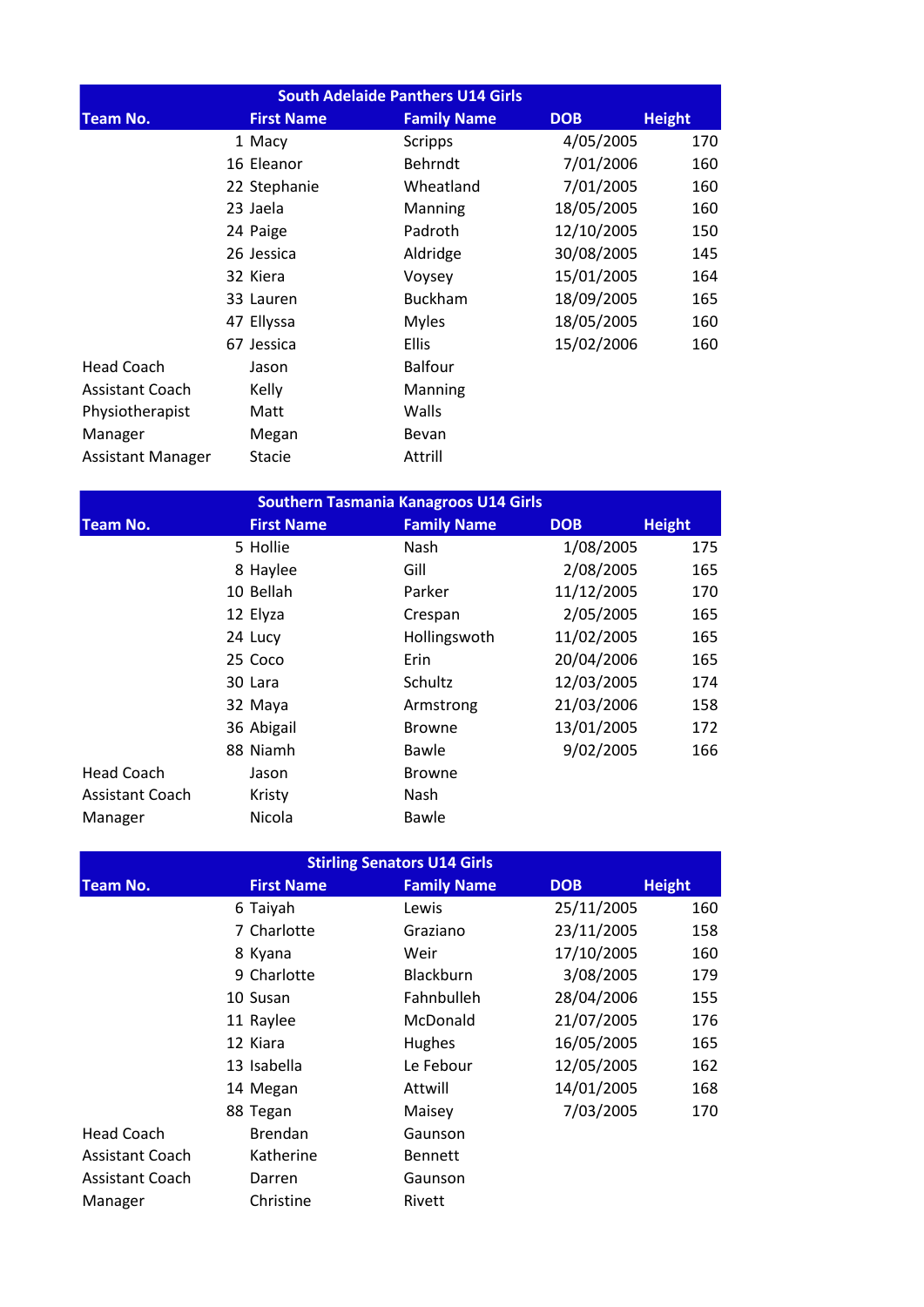| <b>Sturt Sabres U14 Girls</b> |                   |                    |            |               |  |  |
|-------------------------------|-------------------|--------------------|------------|---------------|--|--|
| <b>Team No.</b>               | <b>First Name</b> | <b>Family Name</b> | <b>DOB</b> | <b>Height</b> |  |  |
|                               | 0 Rori            | Perryman           | 26/02/2005 | 167           |  |  |
|                               | 8 Ruby            | Fidge              | 11/08/2005 | 167           |  |  |
|                               | 9 Mia             | Walker-Roberts     | 2/06/2005  | 171           |  |  |
|                               | 11 Emmy           | Roach              | 27/09/2005 | 176           |  |  |
|                               | 12 Jessica        | <b>McManus</b>     | 11/03/2005 | 169           |  |  |
|                               | 15 Alexandra      | Griscti            | 4/09/2005  | 167           |  |  |
|                               | 24 Chelsea        | Portus             | 12/05/2006 | 140           |  |  |
|                               | 32 Alessandra     | Garcia             | 10/01/2005 | 155           |  |  |
|                               | 40 Madeline       | Hinton             | 14/04/2005 | 155           |  |  |
|                               | 51 Jemima         | Whitton            | 7/03/2005  | 160           |  |  |
| <b>Head Coach</b>             | Phillip           | Blake              |            |               |  |  |
| <b>Assistant Coach</b>        | Kym               | Macdonald          |            |               |  |  |
| <b>Assistant Coach</b>        | Morgan            | Tolley             |            |               |  |  |
| <b>Assistant Coach</b>        | Katherine         | McPhail            |            |               |  |  |
| Manager                       | Fiona             | Griscti            |            |               |  |  |
| <b>Assistant Manager</b>      | Sharon            | Walker-Roberts     |            |               |  |  |

| <b>Taree Tornadoes U14 Girls</b> |                   |                    |            |               |  |  |  |
|----------------------------------|-------------------|--------------------|------------|---------------|--|--|--|
| <b>Team No.</b>                  | <b>First Name</b> | <b>Family Name</b> | <b>DOB</b> | <b>Height</b> |  |  |  |
|                                  | 4 Kirra           | Simon              | 6/07/2005  | 164           |  |  |  |
|                                  | 5 Amarley         | <b>Bron</b>        | 6/12/2005  | 165           |  |  |  |
|                                  | 6 Annika          | Scott              | 4/08/2006  | 172           |  |  |  |
|                                  | 7 Isabella        | Allan              | 23/06/2005 | 175           |  |  |  |
|                                  | 8 Mariah          | Radburn            | 19/05/2005 | 171           |  |  |  |
|                                  | 9 Mikayla         | Collins            | 28/08/2005 | 170           |  |  |  |
|                                  | 10 Nyokah         | Dumas              | 9/03/2005  | 168           |  |  |  |
|                                  | 11 Hannah         | Chicken            | 9/03/2006  | 172           |  |  |  |
|                                  | Elisha            | Radburn            |            |               |  |  |  |
|                                  | Colin             | Scott              |            |               |  |  |  |
|                                  | Julie-Anne        | Collins            |            |               |  |  |  |

| <b>Townsville Flames U14 Girls</b> |  |                   |                    |            |               |  |
|------------------------------------|--|-------------------|--------------------|------------|---------------|--|
| <b>Team No.</b>                    |  | <b>First Name</b> | <b>Family Name</b> | <b>DOB</b> | <b>Height</b> |  |
|                                    |  | 4 Ameleah         | Ward               | 12/08/2005 | 154           |  |
|                                    |  | 5 Ella            | Watson             | 2/04/2006  | 170           |  |
|                                    |  | 6 Larni           | Vasta              | 3/01/2005  | 158           |  |
|                                    |  | 7 Kaitlin         | West               | 6/04/2005  | 169           |  |
|                                    |  | 8 Lilly-May       | Walker             | 26/01/2005 | 174           |  |
|                                    |  | 10 Brianna        | Devney             | 25/02/2005 | 167           |  |
|                                    |  | 11 Bonnie         | Hughes             | 3/03/2006  | 164           |  |
|                                    |  | 13 Lailah         | Wales              | 16/03/2005 | 185           |  |
|                                    |  | 14 Paradise       | Apuwai             | 2/03/2005  | 169           |  |
|                                    |  | 15 Nakeisha       | Illin              | 29/07/2005 | 176           |  |
| <b>Head Coach</b>                  |  | Annette           | Winton             |            |               |  |
| <b>Assistant Coach</b>             |  | Mia               | Murray             |            |               |  |
| Manager                            |  | Kathryn           | Herlihy            |            |               |  |